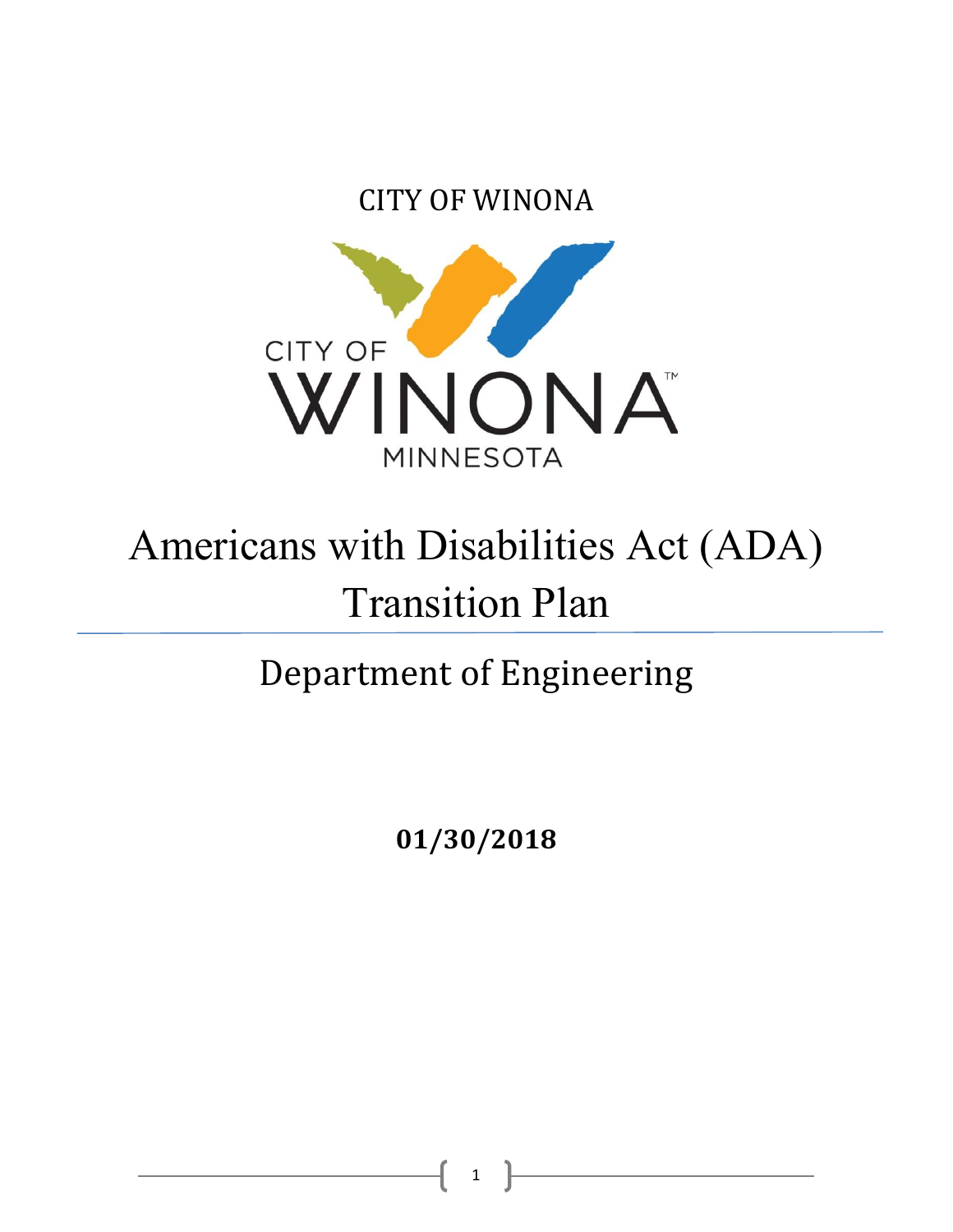#### **Table of Contents**

| <b>Public Infrastructure</b>                           |  |
|--------------------------------------------------------|--|
|                                                        |  |
|                                                        |  |
|                                                        |  |
|                                                        |  |
|                                                        |  |
| City of Winona Grievance Procedure under the (ADA)  14 |  |
| Americans with Disabilities Act Grievance Form  15     |  |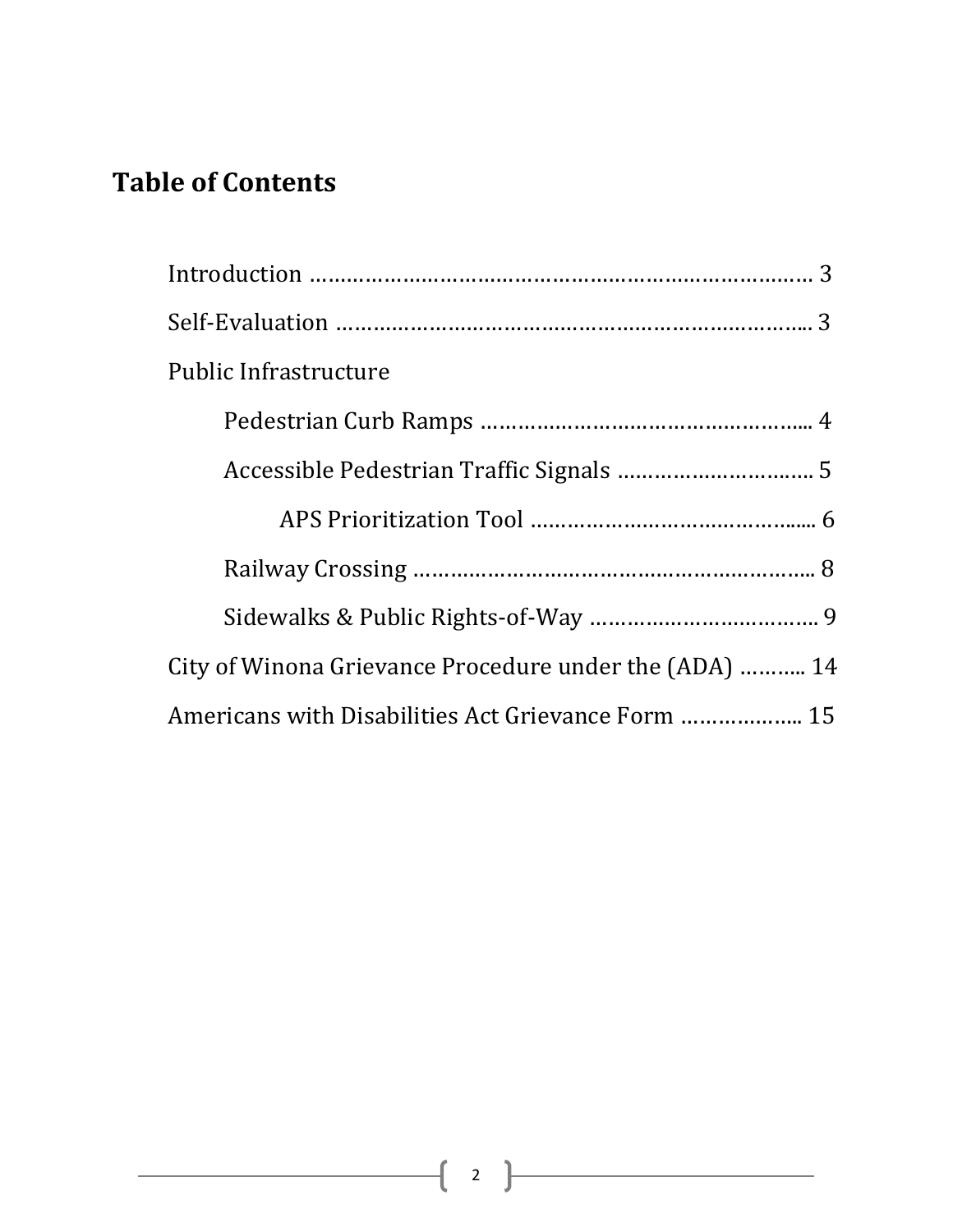#### **Introduction**

The American's with Disabilities Act (ADA) of 1990 was enacted on July 26, 1990. This law was made to elevate the rights and protection of persons with disabilities to the same level as we place on the race, color, sex, religion, and national origin that are provided through the Civil Rights Act of 1964.

The Engineering Department is creating a Transition Plan to include: pedestrian curb ramps, appropriate access to the right-of-way, and accessible pedestrian traffic signals throughout the city. This plan will identify the steps we must take to complete modifications and make the City of Winona safe and comfortable for all citizens.

The City of Winona Engineering Department has jurisdiction over streets and walkways throughout the city and therefore must create this Transition Plan for accessibility standards related to infrastructure. This plan addresses pedestrian curb ramps, appropriate access to the public right-of-way, accessible traffic pedestrian signals, and railway crossings throughout the City.

#### **Self-Evaluation**

In the summer of 2017, the Engineering Department inventoried all of the city's pedestrian curb ramps, railway crossings, sidewalks, and traffic signals. All of this information will be included in this plan, besides the pedestrian curb ramps, which will be available in the city of Winona's website, inside of the GIS web mapping application. [\(Winona's GIS Map\)](https://www.cityofwinona.com/city-services/public-works/gis-geographic-information-systems/)

The Engineering Department manages a capital improvement plan to upgrade, provide maintenance and construct new infrastructure in the public right-ofway. Additionally, it evaluates our public infrastructure periodically and determines needed projects and repairs. The city of Winona strives to be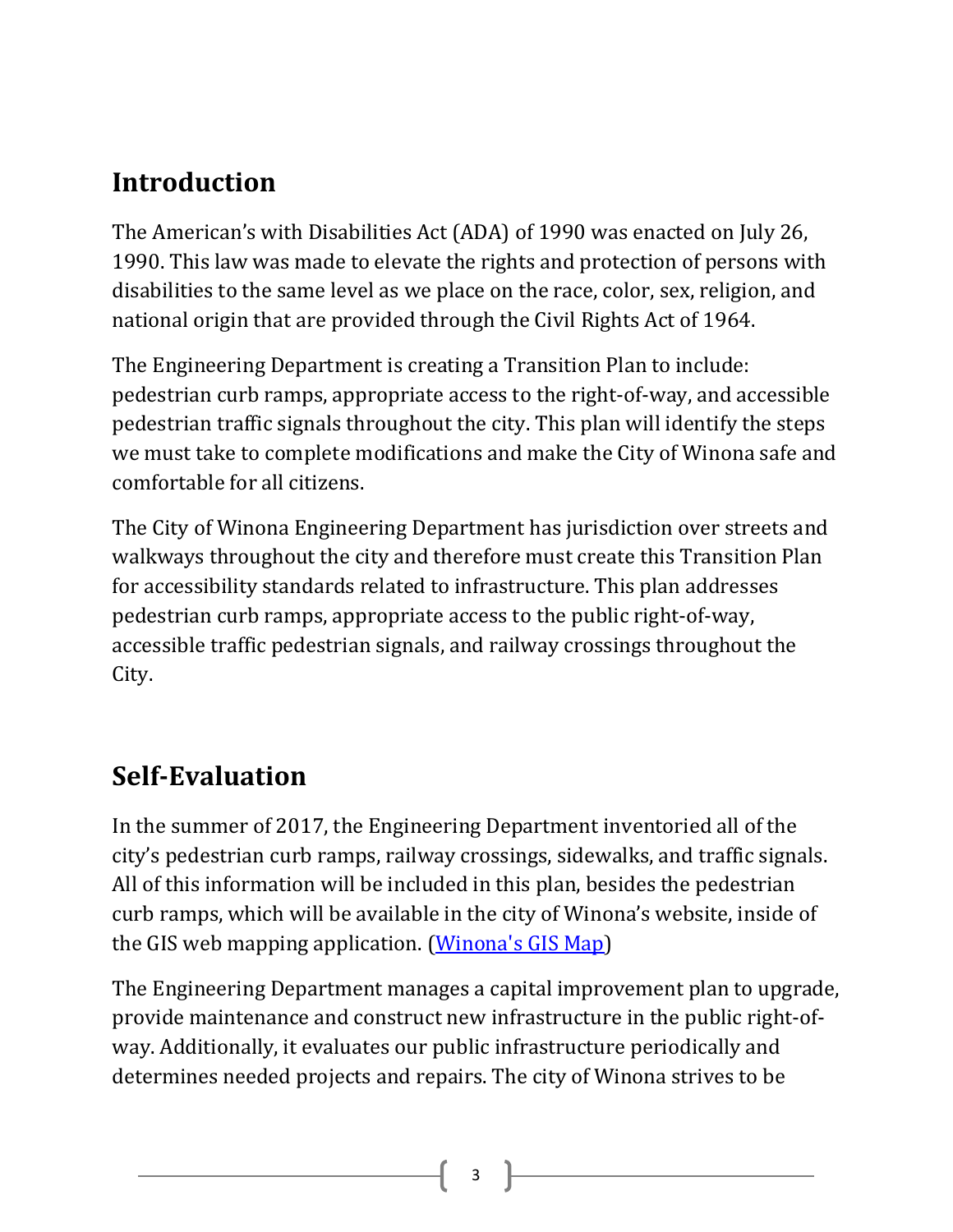compliant with ADA requirements and follows its guidelines when constructing public infrastructure.

## **Pedestrian Curb Ramps**

The City of Winona believes that equal access for all persons is essential and works toward providing full access for all persons regardless of physical abilities. The transportation routes used by citizens and visitors traveling within the city are crucial physical assets that provide safe travel throughout the city. Pedestrian ramps are among the numerous elements of the transportation system planned, designed, and used for non-vehicle travel; which if absent, will limit the accessibility for all individuals.

The Winona Department of Public Works has actively pursued the installation of sidewalk pedestrian ramps at locations where public sidewalks intersect with streets. Currently all street crosswalk transitions have ramped areas; however, not all of them are up to the current ADA requirements. Since 2007, all new ramps are constructed with a minimum of 48" ramp bottom, 1:12 maximum ramp slope, and 24" x 48" truncated dome areas at the bottom of the ramps.

It is the City of Winona's practice and policy to replace pedestrian ramps not meeting current standards concurrent with street construction or reconstruction projects regardless of the funding source. The city does not replace pedestrian ramps when maintenance activities such as seal coating or mill and overlay projects occur. Also, the city will replace non-compliant pedestrian ramps as funds become available for such projects.

In the summer of 2017, the City of Winona's engineering department inspected 100% of the city's pedestrian ramps, and the results are inside of Winona's GIS webpage. [\(Winona's GIS Map\)](https://www.cityofwinona.com/city-services/public-works/gis-geographic-information-systems/)

### **Cost & Time Estimate:**

The city of Winona has 1,628 non-compliant curb ramps. The city's goal is to have all pedestrian ramps up to compliance by 2050. At an estimate in 2018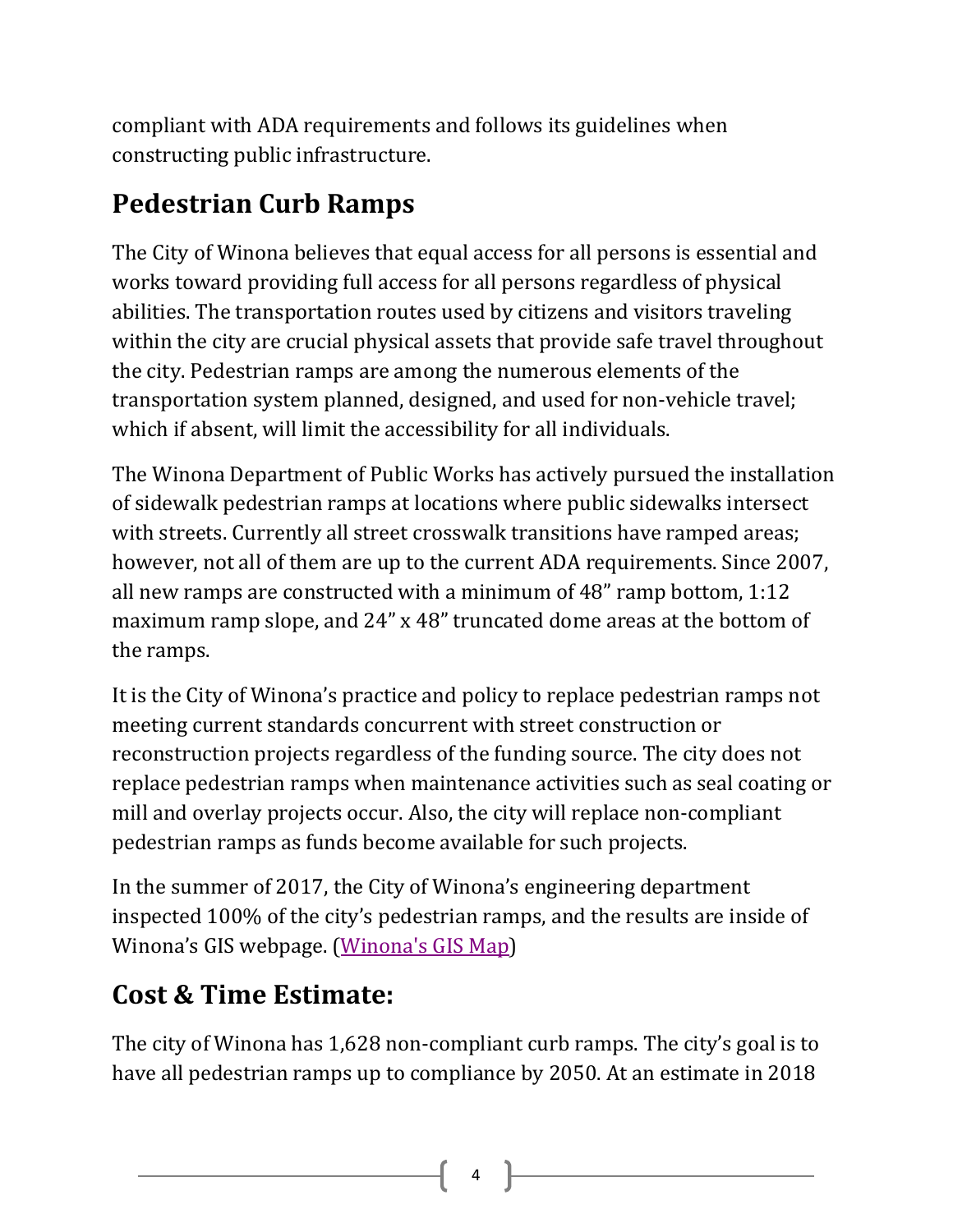dollars of \$5,000 per ramp the total cost estimate of meeting compliance will be:

### **1,628 x \$5,000= \$8,140,000**

#### **Accessible Pedestrian Traffic Signals (APS)**

Accessible Pedestrian Signals (APS) are in place to assist blind, visually impaired, and other disabled persons of all ages to cross at designated streets and intersections. Every APS signal must be constructed with compliant pedestrian ramps; our ramp inventory is in the previous section of the Winona ADA Transition Plan.

It is the City's practice and policy to replace pedestrian systems not meeting the current standards concurrent with street reconstruction projects including signal replacement regardless of the funding source; federal funding, state aid funding or city funding. The city does not replace traffic signal components when maintenance street preservation activities such as seal coating or mill and overlay projects.

All new traffic signals will be constructed with compliant APS systems. The existing non-compliant city signals will be upgraded as project location, and available funds allow.

The City of Winona has 21 traffic signals, with most intersections having four pedestrian crossings. Winona has nine compliant traffic crossings compared to 12 non-compliant. Below is a list of the compliant and non-compliant intersections:

#### **Compliant:**

- Highway 61 & Pelzer
- Highway 61 & Gilmore Ave
- Highway 61 & Mankato Ave
- Mankato Ave & Riverbend Rd
- Mankato Ave & Frontenac Dr
- 4th St & Huff St
- 4th St & Winona St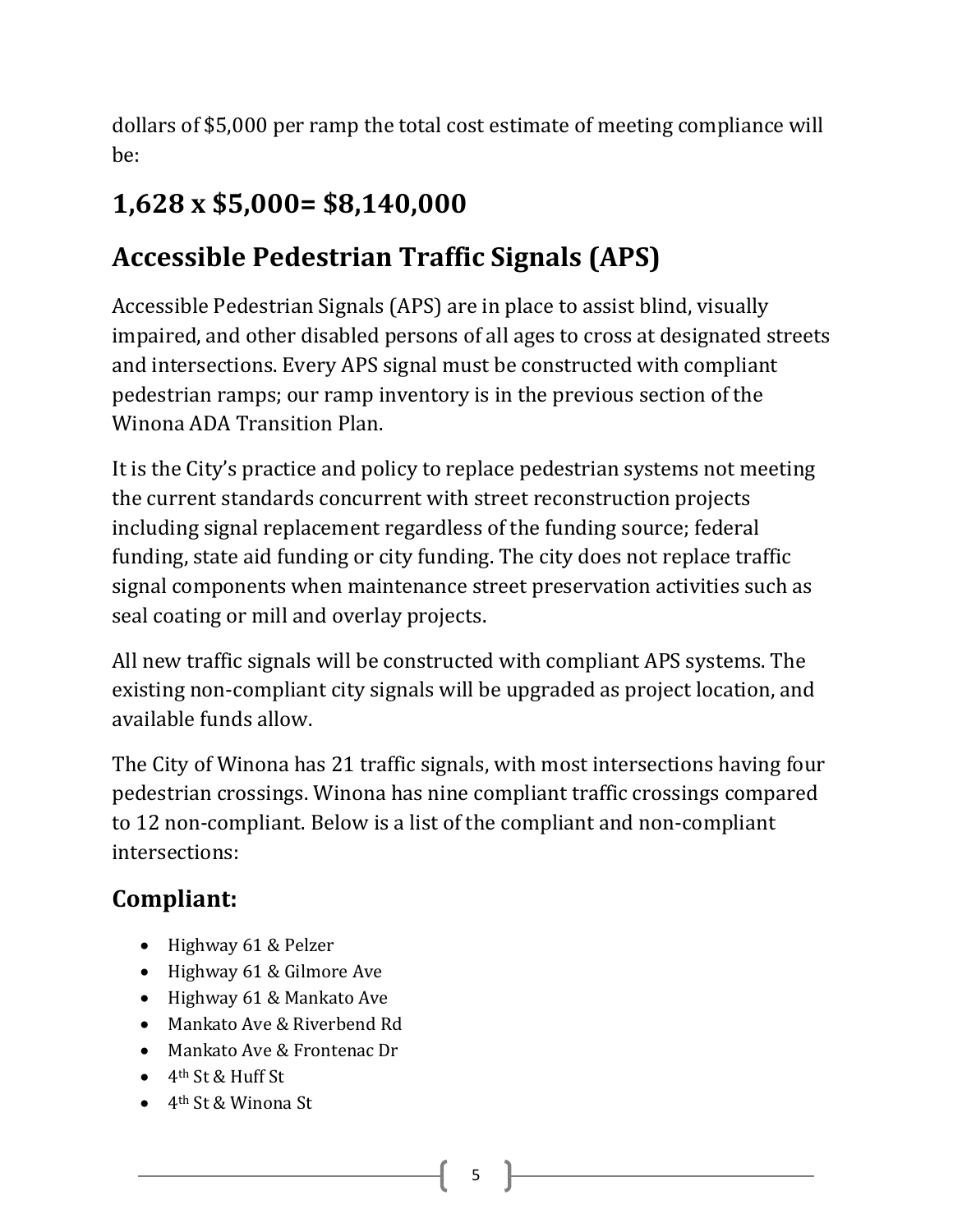- Highway 14 & Cottonwood Dr
- Sarnia St & Franklin St

#### **Non-Compliant:**

- Huff St & Highway 61
- Huff St & Sarnia St
- Huff St & 6th St
- $\bullet$  Huff St & 5<sup>th</sup> St
- Huff St & 4<sup>th</sup> St
- Huff St & 2nd St
- Main St & 6<sup>th</sup> St
- Main St & 5<sup>th</sup> St
- Main St & 4<sup>th</sup> St
- Franklin St & 6<sup>th</sup> St
- Pelzer St & 5th St
- Homer Rd & Highway 43

#### **Cost & Time Estimate:**

The city of Winona has 12 non-compliant APS traffic signals. The city's goal is to have all traffic signals up to compliance by 2050. At an estimate of \$150,000 to \$300,000 per signal the total cost estimate of meeting compliance will be:

### **12 x \$150,000 to \$300,000= \$1,800,000 to \$3,600,000**

Citizens can request for an APS installation. Each request will be evaluated using the NCHRP 3-62 Guidelines for Accessible Pedestrian Signals "APS Prioritization Tool." The City Engineer will evaluate the requested location and compare it to the NCHRP 3-62 guidelines to help choose and prioritize the future projects. Afterward, the city will construct new compliant traffic signals as resources become available. Below is a summary of the APS Prioritization Tool:

#### **Summary of APS Prioritization Tool (NCHRP 3-62):**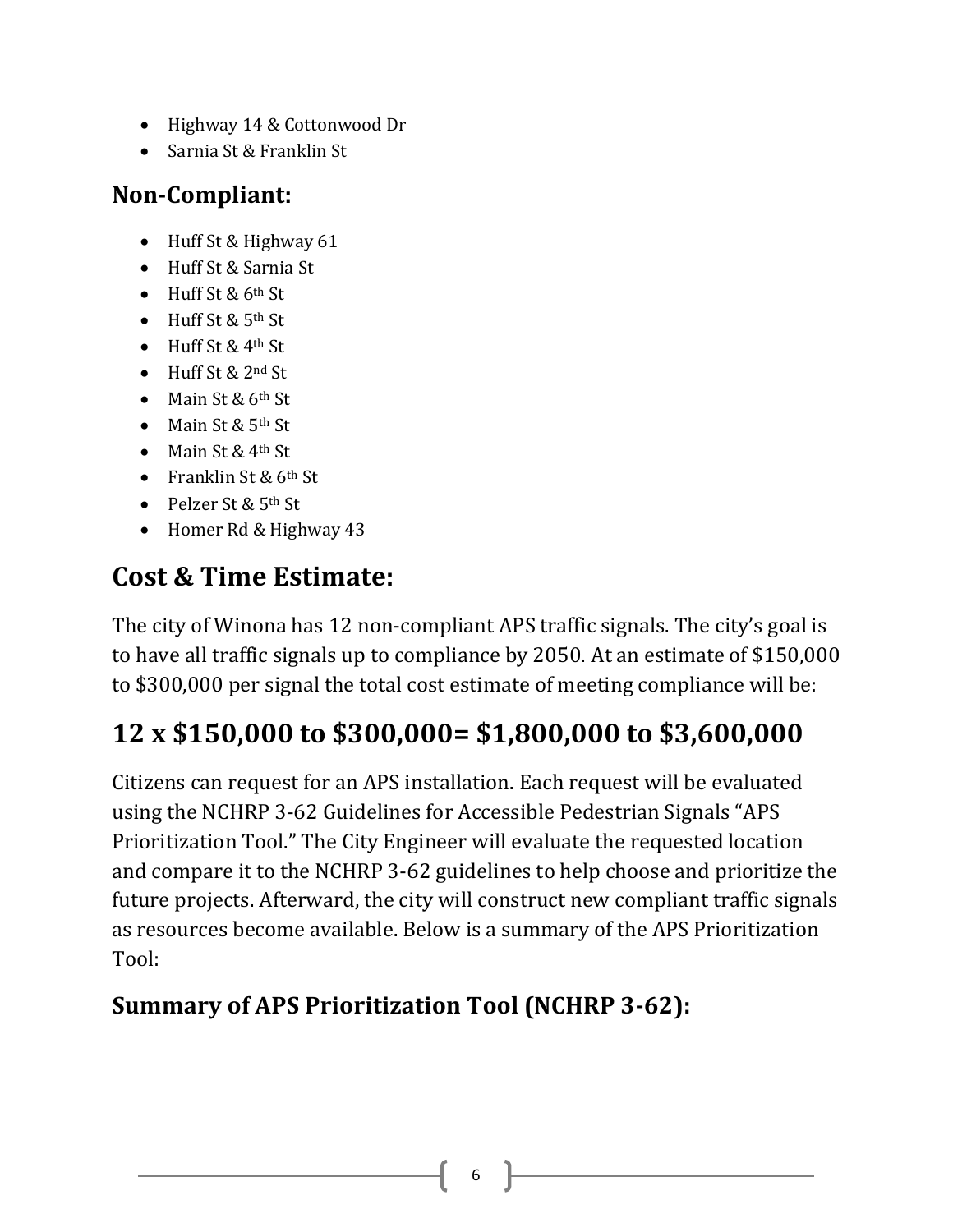**Intersection Configuration:** Pedestrians who are blind or visually impaired use the sound or traffic moving beside them as an alignment cue and as a cue for determining when the traffic signal changes.

**Signalization:** The sequence of phases at a signalized intersection and other features of the signal operation, such as interval lengths and actuation-only phases, affects the ability of a blind pedestrian to determine when it is appropriate to cross.

**Transit Facilities:** The availability of transit facilities within proximity to an intersection will increase the likelihood of blind pedestrians, as well as sighted pedestrians, crossing at the intersection.

**Distance to Facility Providing Services to Persons who are blind or Visually Impaired:** The closer a facility for persons who are visually impaired is to an intersection, the more likely it is that pedestrians who are blind or visually impaired will need to cross at that intersection.

**Distance to Major Pedestrian Attractions:** Major pedestrian attractions include, but not limited to major shopping areas, major cultural venues, educational campuses, recreational areas and medical facilities. The closer it is to a "major attraction," the more likely it is that pedestrians who are blind or visually impaired will need to cross at that intersection.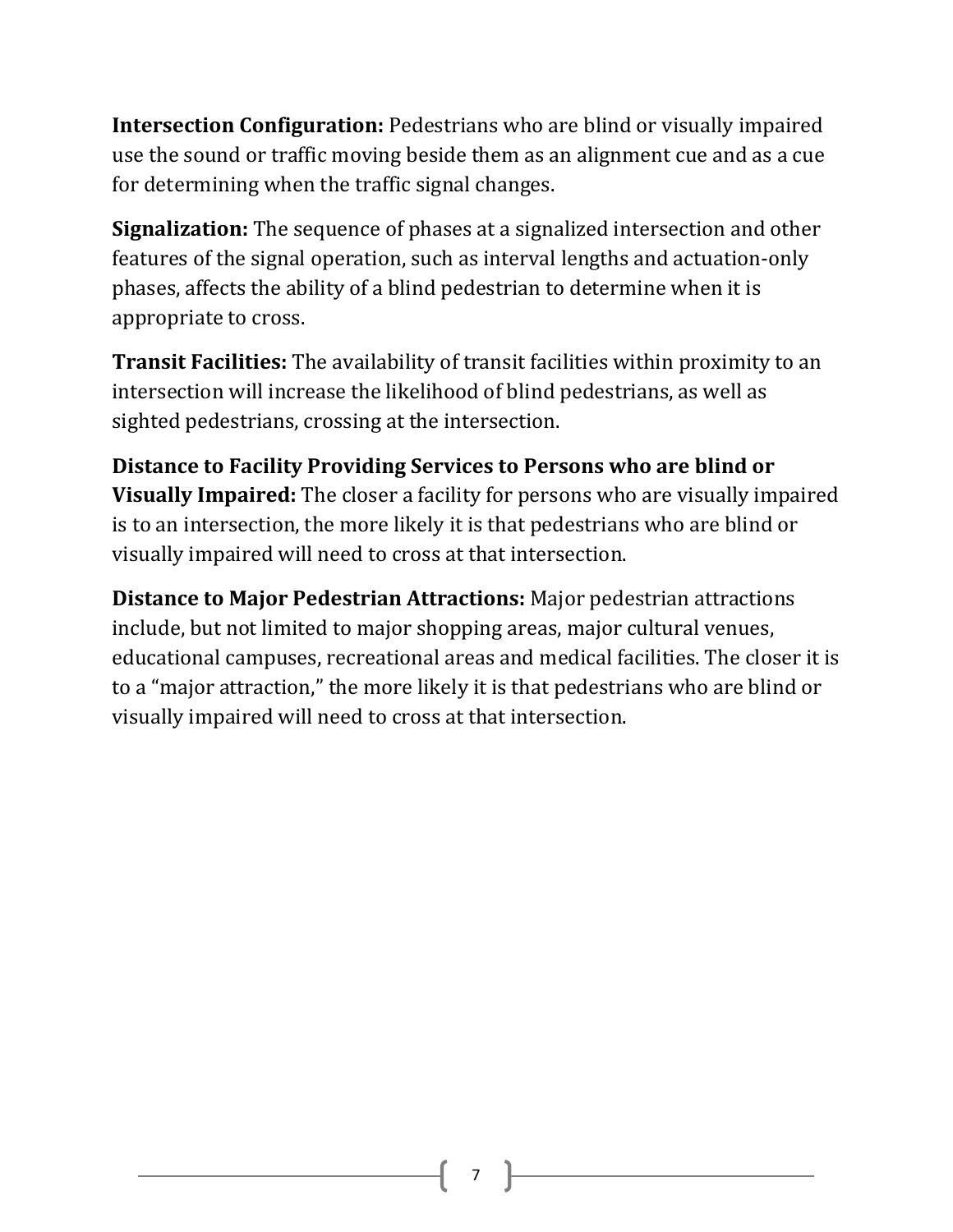### **Railway Crossings:**

The City of Winona has the Canadian Pacific railway that travels horizontally through the town. The Public Works Department determined that our ADA Transition Plan must have an inventory of compliant and non-compliant railway crossings. Compliant railway crossings must have 24" x 48" truncated domes on both sides of the crossing. The City of Winona has three compliant railway crossings compared to 16 non-compliant. Below is a list of our railway crossings:

#### **Compliant:**

- Franklin St
- Main St
- Grand St

#### **Non-Compliant:**

- Mankato Ave
- Hamilton St
- Sioux St
- South Baker St & 7<sup>th</sup> St
- 6<sup>th</sup> St (Between Jackson St & South Baker St)
- Walnut St
- 5<sup>th</sup> St & Jackson St
- Minnesota St & 10<sup>th</sup> St
- 2<sup>nd</sup> St (Between Steuben St & Chatfield St)
- Wall St  $(3^{rd} > 9^{th})$

## **Cost & Time Estimate:**

The city of Winona has ten non-compliant railway crossings. The city's goal is to have all railway crossings up to compliance by 2050. At an estimate of \$3,000 a crossing the total cost estimate of meeting compliance will be: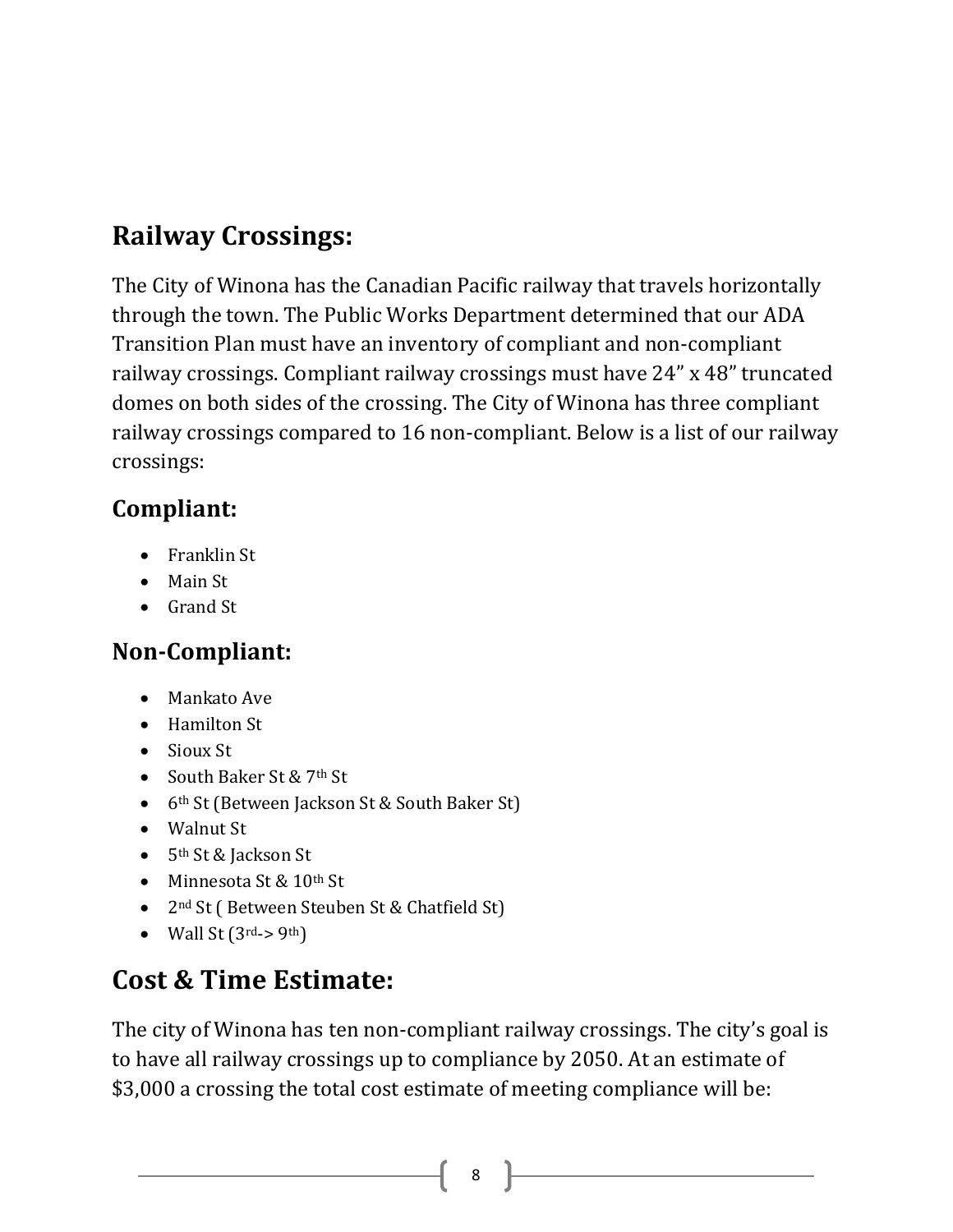#### **10 x \$3,000= \$30,000**

#### **Non- Compliant Sidewalk**

The city of Winona determined that all accessible routes for pedestrians (sidewalks) should be at least the width of 5 feet. The ADA recommends a width of 5 feet for adequate travel for wheelchair-bound individuals.

The non-complaint sidewalk section is strictly for bookkeeping purposes. The homeowners or landowners pay for their sidewalk upkeep, repair, and replacement costs; however, the city's engineering department decided along with the ADA guidelines, a 5 foot wide sidewalk is necessary throughout our public's accessible route of pedestrian travel. Additionally, every year, the engineering department inspects 5% to 7% of existing sidewalks for tripping hazard defects. Provided is a list of addresses that are not compliant with this:

- 1. Front St
	- a. 757, 759, 763, 767, 771, 777, 779
- 2. 3rd St
	- a. 267, 270, 275, 301, 960, 962, 964, 966, 970, 974, 978
- 3. 4th St
	- a. 302, 365, 369, 378, 379, 406, 410, 463, 467, 531, 525, 521, 703, 743, 749, 769, 1159, 1205, 1206, 1217
- 4. 5th St
	- a. 67, 276, 328, 350, 356, 362, 374, 529, 561, 601, 650, 700, 710, 712, 714, 716, 718, 720, 724, 744, 748, 750, 752, 756, 762, 800, 816, 826, 850, 1103, 1152, 1156, 1164, 1168, 1172, 1176, 1401, 1402, 1407, 1413, 1416, 1418, 1420, 1460, 1461, 1476, 1515, 1601, 1604, 1606, 1610, 1614, 1620, 1624, 1626, 1627, 1628, 1629, 1630, 1631, 1632, 1635, 1647, 1649, 1650, 1652, 1670, 1671, 1700, 1715, 1719, 1723, 1724, 1729, 1731, 1732, 1733, 1735, 1739, 1754, 1844, 1845, 1850, 1856, 1857, 1862, 1866, 1872, 1880, 1884, 1887, 1888, 1902, 1909, 1911
- 5. 6th St (Broadway)

a. 221, 223, 227, 270, 277, 403, 562, 701, 724, 802, 923, 925, 1014, 1455, 1491 6. 7th St (Wabasha)

a. 277, 428, 573, 578, 579, 603, 609, 621, 652, 820, 1051,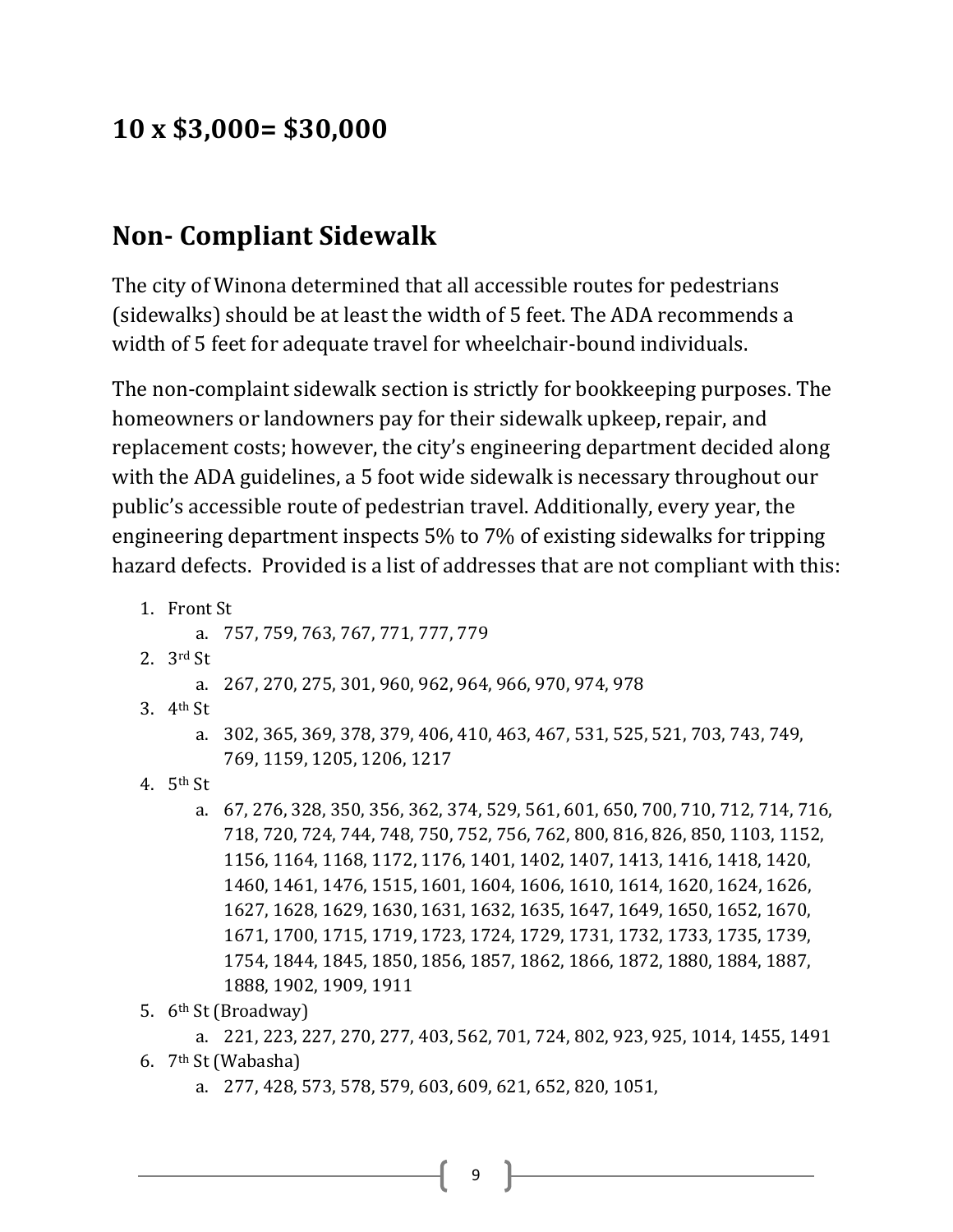- 7. 8th St (Sanborn)
	- a. 303, 502, 604, 1051,
- 8. 9th St (King)
	- a. 312, 527, 551, 703, 753, 777, 866, 1028, 1576
- 9. 10th St (Howard)
	- a. 301, 323, 329, 414, 416, 422, 427, 463, 479, 558, 628, 752, 920, 930, 936, 937, 940, 941, 944, 1576
- 10. 11th St (Mark)
	- a. 202, 216, 218, 417, 423, 425, 429, 467, 475, 479, 1203
- 11. 12th St (Belleview)
	- a. 267, 425, 426, 474, 510, 515, 526, 607, 609
- 12. Gilmore Ave
	- a. 706, 716, 801, 807, 811, 815, 828, 852, 853, 858, 859, 864, 865, 866, 869, 873, 901, 902, 906, 910, 920, 924, 973, 975, 977, 979, 1009, 1013, 1015, 1017, 1021, 1023, 1025, 1061, 1067, 1071, 1075, 1079, 1103, 1111, 1117, 1125, 1150, 1159, 1168, 1170, 1172, 1175, 1213, 1214, 1215, 1224, 1251, 1259, 1265, 1275, 1301, 1319, 1323, 1405, 1429, 1435, 1441, 1455
- 13. Sarnia St
	- a. 50, 51, 55, 60, 67, 68E, 68W, 75E, 75W, 105, 110, 113, 125, 129, 162, 163, 166, 206, 216, 224, 256, 302, 350, 358, 366, 376, 420, 456, 478, 484, 496, 506, 512, 522, 526, 550, 562, 572, 576, 602, 606, 608, 610, 614, 616, 620, 625, 628, 636, 640, 651, 653, 654, 660, 666, 668, 670, 672, 676, 678, 684, 744, 752
- 14. Mill St
	- a. 115
- 15. Junction St
	- a. 275, 293, 297, 301, 327, 355, 365, 380, 454, 460, 466, 467, 468, 470, 477, 512, 525, 535, 550
- 16. Hilbert St
	- a. 353, 511
- 17. Gould St
	- a. 170, 565, 568
- 18. Cummings St
	- a. 1078
- 19. Marian St
	- a. 1065, 1067, 1068, 1074, 1075, 1079, 1080, 1085, 1086, 1090, 1091, 1093, 1094, 1098, 1101, 1102, 1105, 1109, 1110, 1114, 1115, 1118, 1121, 1123, 1124, 1129, 1130, 1134, 1135, 1138, 1139, 1145, 1149, 1153
- 20. Gale St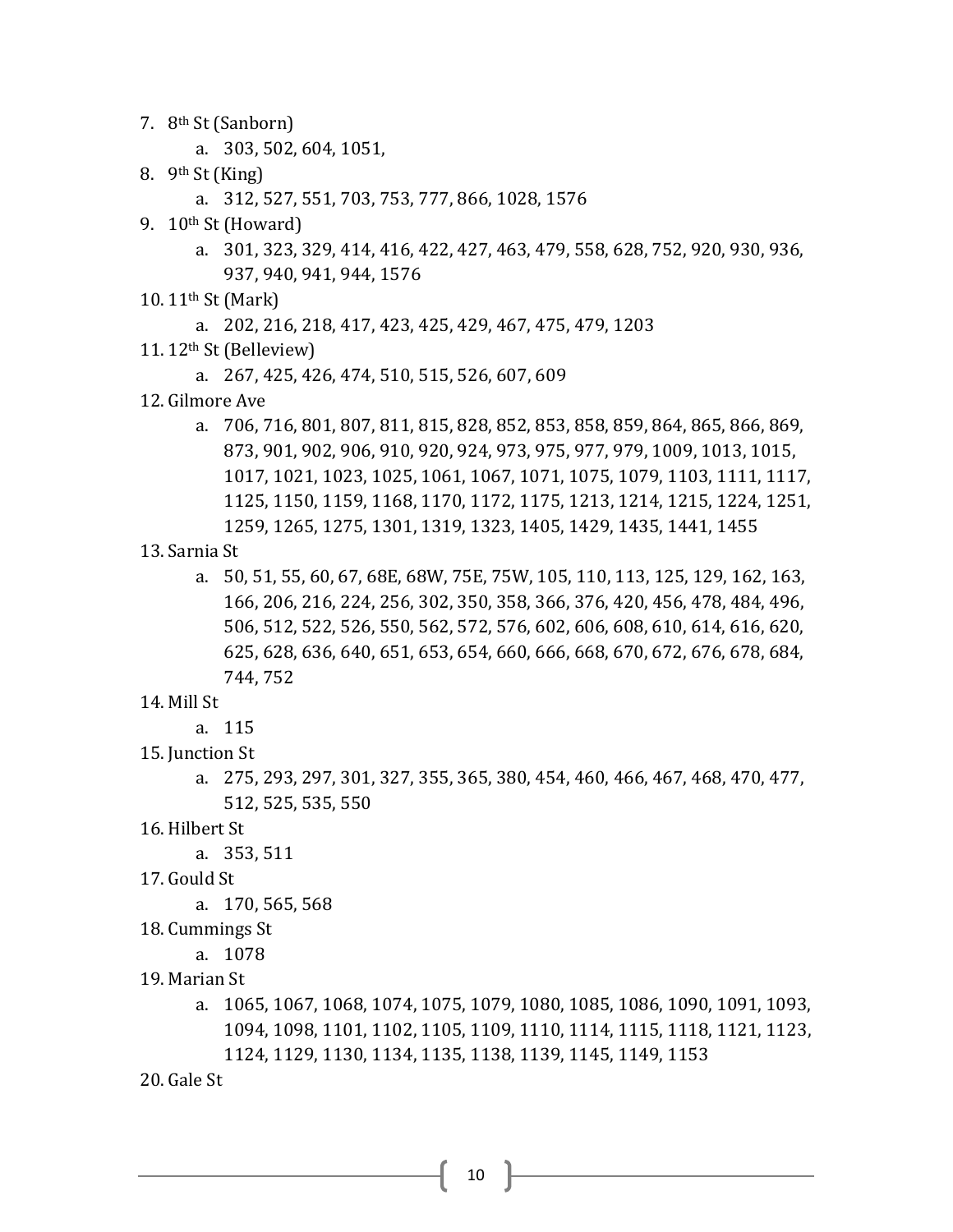a. 1063, 1066, 1069, 1072, 1073, 1078, 1079, 1082, 1083, 1088, 1089, 1093, 1099, 1103, 1107 21. Stone St a. 102, 106, 114, 118 22. North Baker St a. 97, 101, 105, 109, 113, 117, 121, 125 23. South Baker St a. 422 24. Wilsie St a. 451 25. Mechanic St a. 213, 220 26. Minnesota St a. 460 27. Garfield St a. 369 28. Lincoln St a. 545, 703 29. Sioux St a. 266, 307, 462, 464, 618, 707 30. McBride St a. 164 31. Dacota St a. 457, 463, 467, 477, 502, 616, 620, 625, 627 32. Olmstead St a. 526, 529, 559, 563, 677, 678 33. Grand St a. 566 34. Wilson St a. 477, 527, 603, 607, 611, 612, 702 35. Harriet St a. 260 36. Huff St a. 121, 161, 165, 211, 252, 254, 256, 258, 276 37. Winona St a. 207 38. Main St a. 60, 590, 600, 601, 606, 607, 612, 616, 622, 628 39. Center St a. 607, 609, 628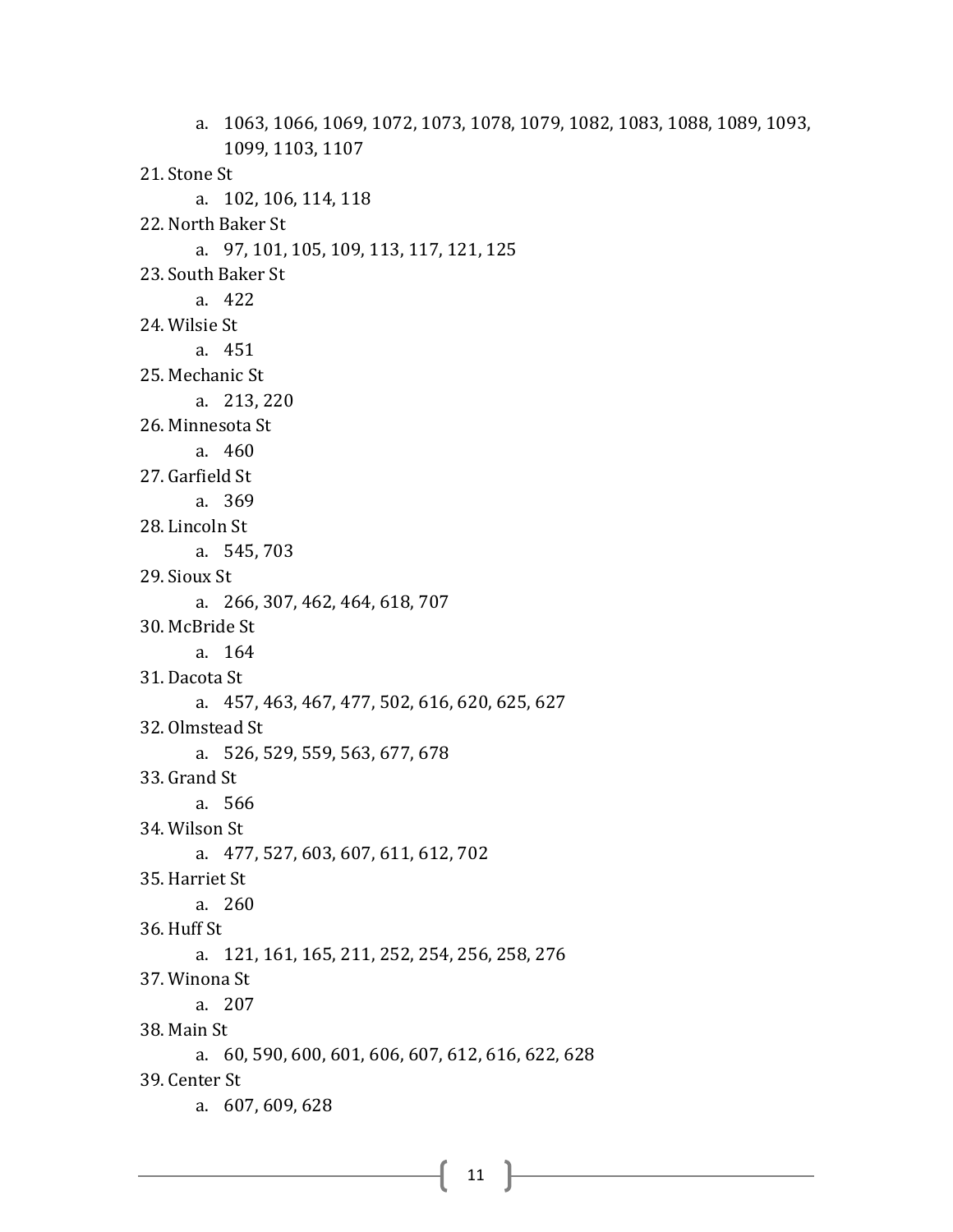40. Lafayette St a. 603, 621, 626, 629 41. Walnut St a. 625, 626, 652 42. Market St a. 627, 656, 657 43. Franklin St a. 630 44. Kansas St a. 369, 424 45. Liberty St a. 511 46. Laird St a. 511 47. Hamilton St a. 362, 459, 460 48. Carimona St a. 177, 205, 213 49. Zumbro St a. 560 50. St. Charles St a. 700 51. High Forest St a. 326 52. Mankato Ave a. 627 53. Buchanan St a. 304, 978 54. Adams St a. 304 55. Lake Park Dr a. 216 56. Service Dr a. 1717 57. Homer Rd a. 1058, 1068, 1070, 1128, 1150 58. Forest Oaks Dr a. 56, 60 59. Brickyard Ln a. 50, 55, 58, 59, 62, 63, 67, 70, 71, 75, 78, 79, 87, 91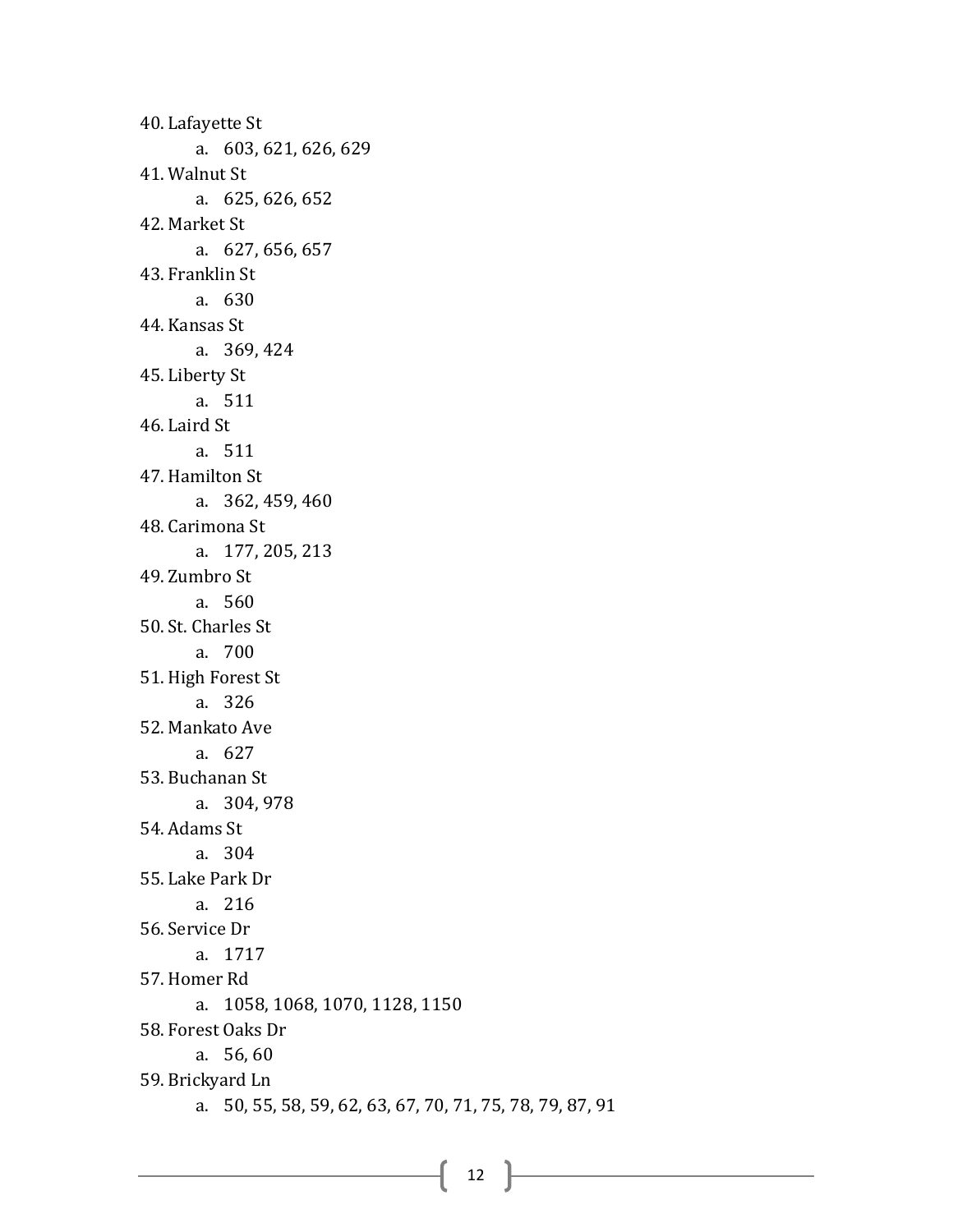60. College Rd a. 53, 57, 61, 65, 72, 84, 85 61. Elm St a. 362 62. Emherst St a. 372, 373 63. Oak St a. 363 64. Whitten St a. 218 65. Sebo St a. 250 66. Fairfax St a. 153 67. Lenox St a. 123 68. Maceman St a. 445 69. Clarks Ln a. 602 70. Park St a. 1486 71. Orrin St

a. 254, 261, 266, 271, 272, 278, 286, 287, 290, 293, 294, 318, 354, 355, 361, 381, 453, 456, 463

#### 72. Kramer Dr

a. 1606, 1610, 1620, 1628, 1656, 1660, 1664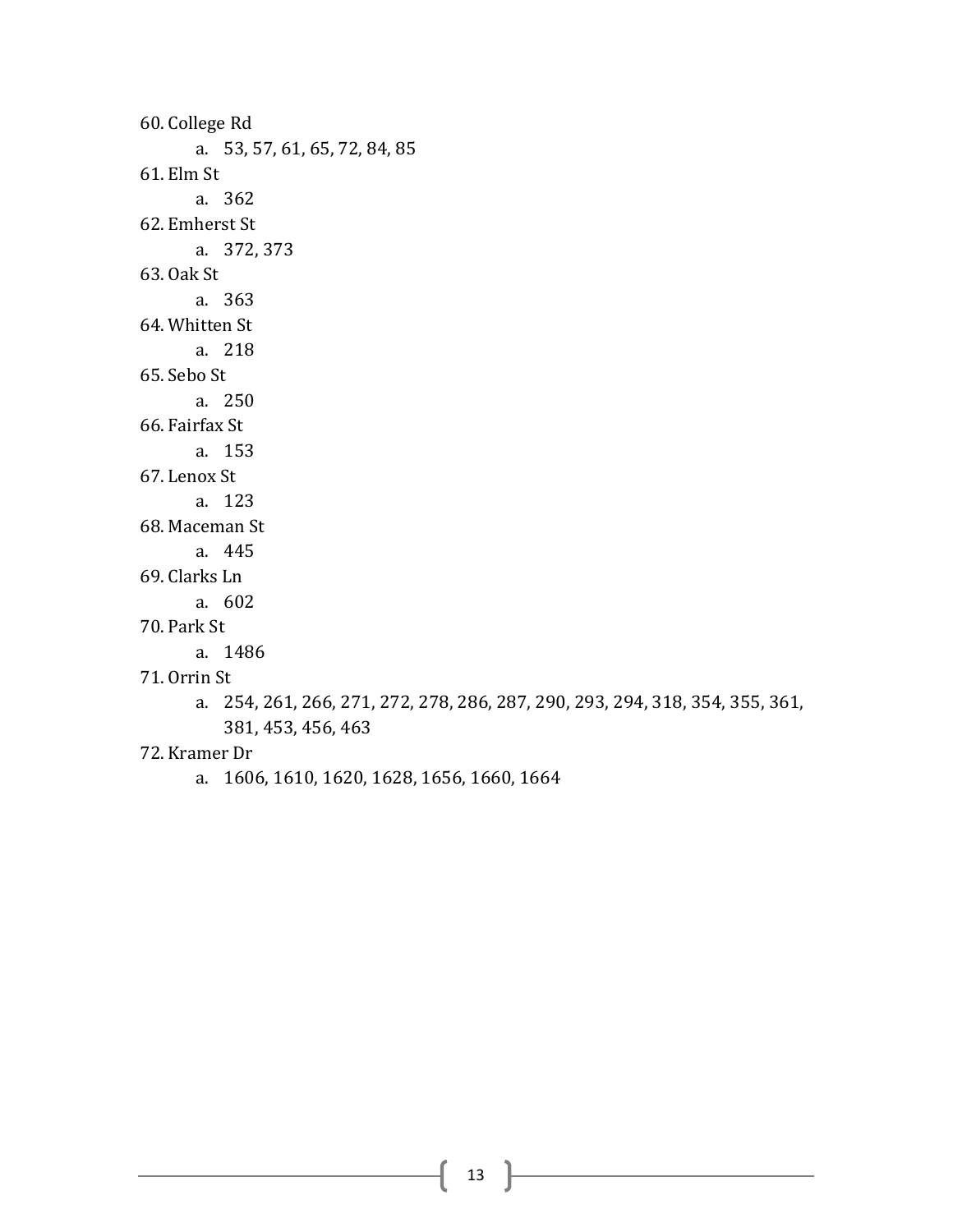### **City of Winona Grievance Procedure under the Americans with Disabilities Act (ADA)**

This grievance procedure is established to meet the requirements of the Title II of the Americans with Disabilities Act of 1990 ("ADA"). Included, is the ADA grievance form for anyone who wishes to file a complaint alleging discrimination through disability by the City of Winona. The grievance must be in writing and contain information about the alleged discrimination such as name, address, phone number of complainant and location, date, and description of the issue.

The complaint must be submitted by the grievant or their designee as soon as possible, but no later than 60 calendar days after the alleged violation to:

> Brian DeFrang Department of Engineering 207 Lafayette St Winona, MN, 55987 Phone: (507) 457-8237 Email: bdefrang@ci.winona.mn.us

The ADA Grievance Form is provided below: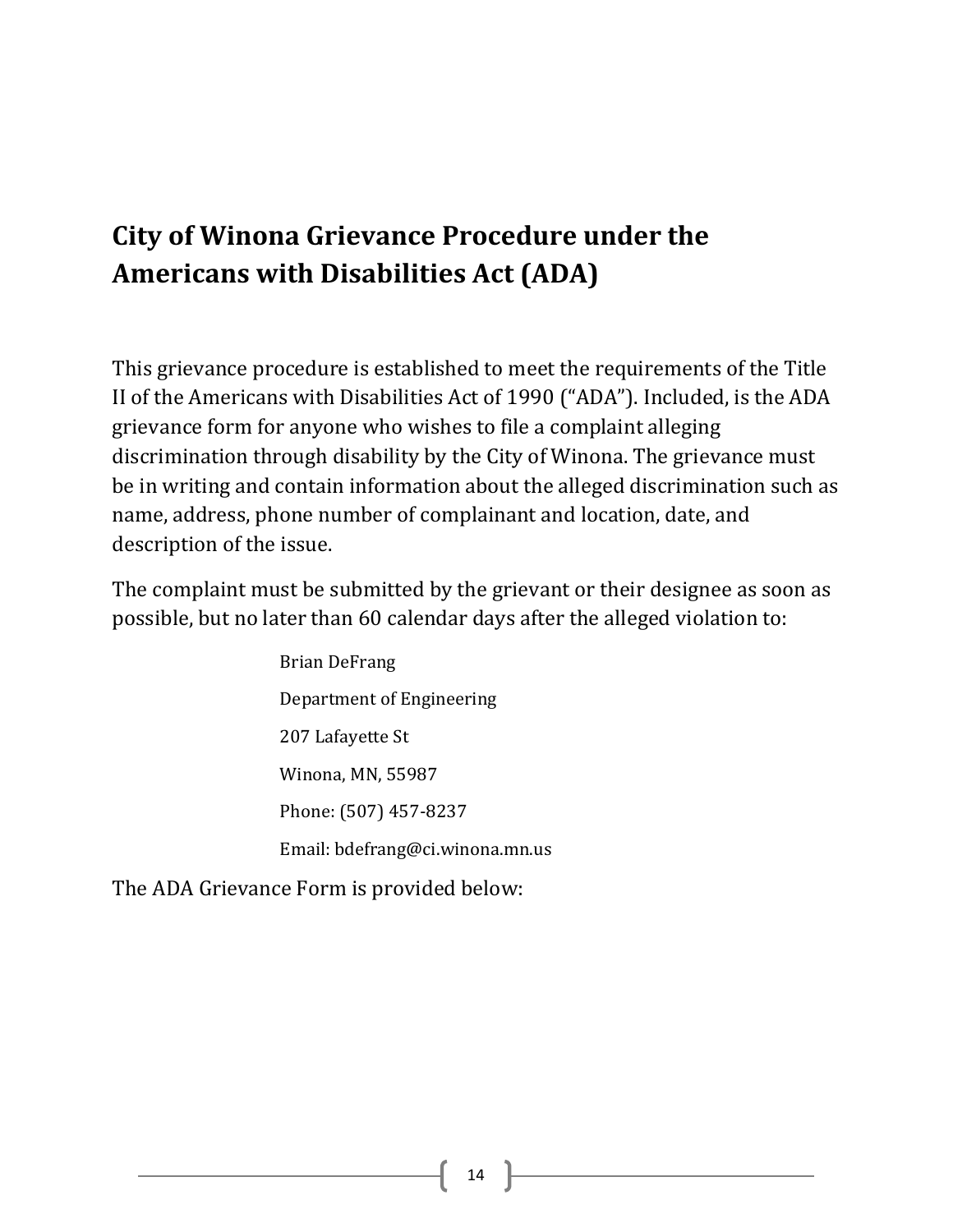

#### **City of Winona**

#### **Americans with Disabilities Act Grievance Form**

#### **Complainant Information**

| Email: <u>Announce</u> and the contract of the contract of the contract of the contract of the contract of the contract of the contract of the contract of the contract of the contract of the contract of the contract of the cont |                                                                                   |
|-------------------------------------------------------------------------------------------------------------------------------------------------------------------------------------------------------------------------------------|-----------------------------------------------------------------------------------|
|                                                                                                                                                                                                                                     | Aggrieved Individual (If other than the Complainant)                              |
|                                                                                                                                                                                                                                     |                                                                                   |
|                                                                                                                                                                                                                                     |                                                                                   |
|                                                                                                                                                                                                                                     |                                                                                   |
|                                                                                                                                                                                                                                     |                                                                                   |
|                                                                                                                                                                                                                                     |                                                                                   |
|                                                                                                                                                                                                                                     | <b>Nature of the Complaint</b>                                                    |
|                                                                                                                                                                                                                                     |                                                                                   |
|                                                                                                                                                                                                                                     |                                                                                   |
|                                                                                                                                                                                                                                     |                                                                                   |
|                                                                                                                                                                                                                                     |                                                                                   |
|                                                                                                                                                                                                                                     | Requested Action of City to Correct Alleged Violation: __________________________ |
|                                                                                                                                                                                                                                     |                                                                                   |
|                                                                                                                                                                                                                                     |                                                                                   |
|                                                                                                                                                                                                                                     |                                                                                   |

<u> 1980 - Johann Barbara, martin di</u>